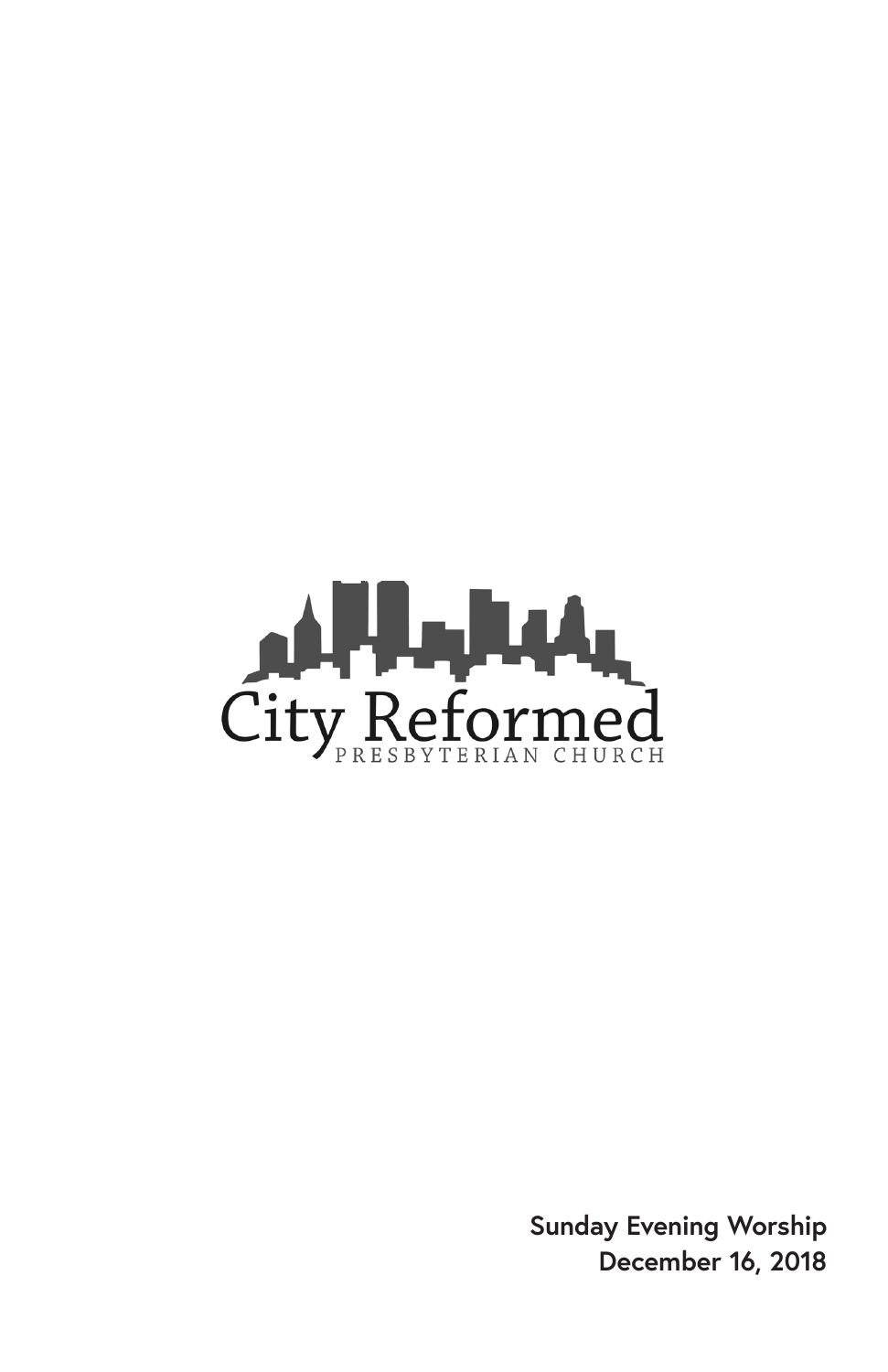#### **Welcome to City Reformed Presbyterian Church**

We are glad to have you join us for worship today. Please feel free to stick around after the service and ask questions about who we are and what we do! If you would like more information, please refer to our print newsletter, *City This Month,* or visit our website: **cityreformed.org**.

#### **Reflections**

Reflect upon your present blessings – of which every man has many – not on your past misfortunes, of which all men have some.

- Charles Dickens, "A Christmas Carol and Other Christmas Writings"

#### **About Us**

#### **Sunday Morning Worship Service**

10:15AM Twentieth Century Club 4201 Bigelow Blvd. Pittsburgh, PA 15213 (Oakland)

#### **Sunday Evening Worship Service**

6:30PM 3929 Coleman St. Pittsburgh, PA 15207 (Greenfield)

#### **Church Office** (Open Tues - Fri)

3929 Coleman St. Pittsburgh, PA 15207 t: 412-720-7014 e: office@cityreformed.org w: cityreformed.org

#### **Donations**

#### Online: **cityreformed.org/give**

Mail: to the Church Office address above "Attn: Allison" (please make checks payable to City Reformed Presbyterian Church)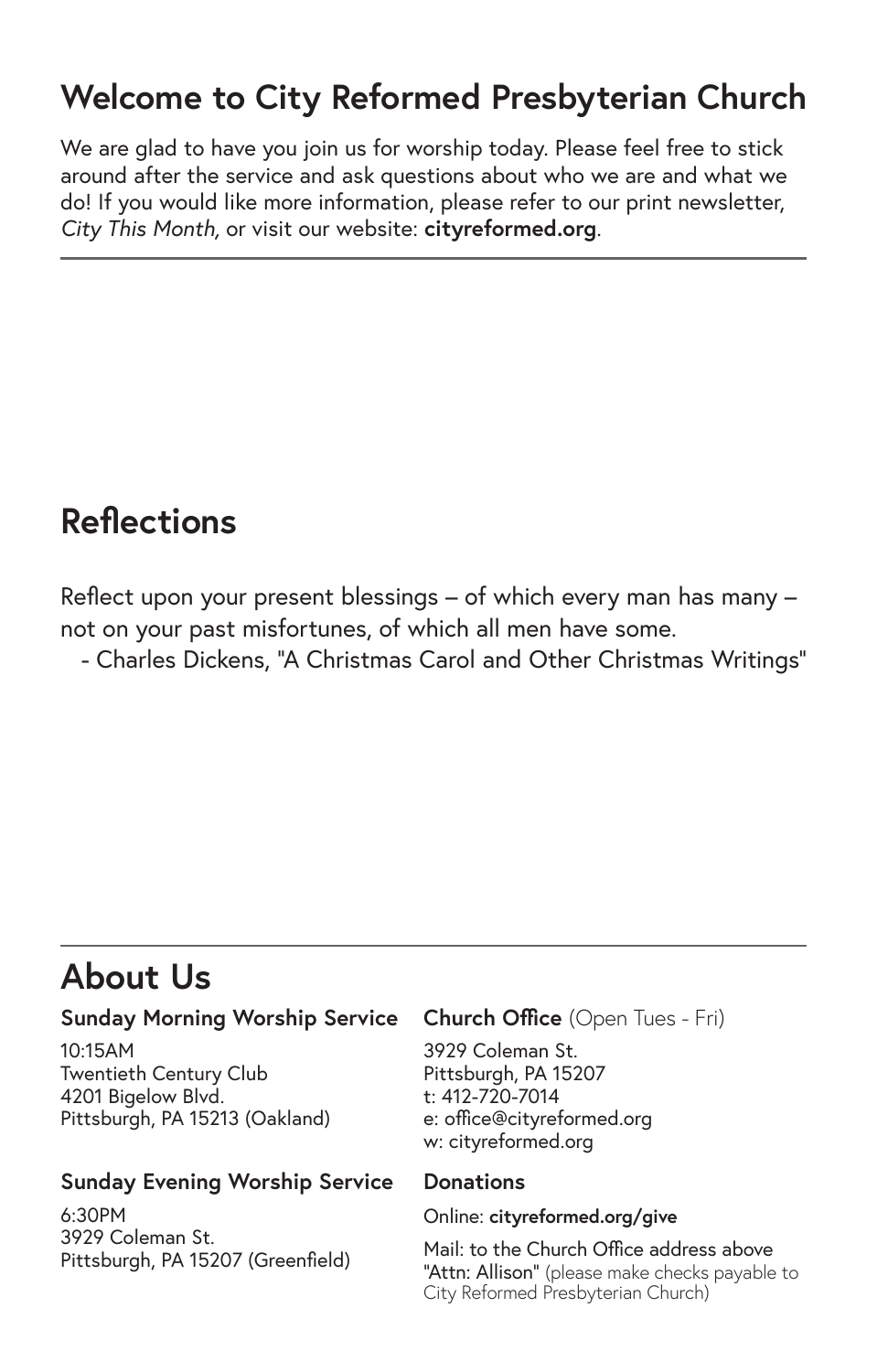# **Worship Service**

**City Reformed Presbyterian Church** Sunday Evening Worship – December 16, 2018 Presider: Reverend John McCombs

#### **Call to Worship: Psalm 135:1-7, 13-14**

*Please stand for the call to worship if you are able.*

- Leader Praise the Lorp! Praise the name of the Lorp, give praise, O servants of the LORD, who stand in the house of the LORD, in the courts of the house of our God!
- **People Praise the Lord, for the Lord is good; sing to his name, for it is pleasant! For the Lord has chosen Jacob for himself, Israel as his own possession.**
- Leader For I know that the Lorp is great, and that our Lord is above all gods. Whatever the Lord pleases, he does, in heaven and on earth, in the seas and all deeps.
- **People He it is who makes the clouds rise at the end of the earth, who makes lightnings for the rain and brings forth the wind from his storehouses.**
- Leader Your name, O LORD, endures forever, your renown, O LORD, throughout all ages.
- **People For the Lord will vindicate his people and have compassion on his servants.**

## **Prayer of Invocation**

#### **Come You People of the Promise**

*(Words: Joy Patterson 1994; Melody: Unknown Polish Tune; Arrangement: Daniel Snoke 2016)*

Come you people of the promise Sing for joy the time is near God the covenant fulfilling Soon among us will appear As proclaimed in prophet's story Christ will come in humble glory God with us Emmanuel God with us Emmanuel *(continued on next page)*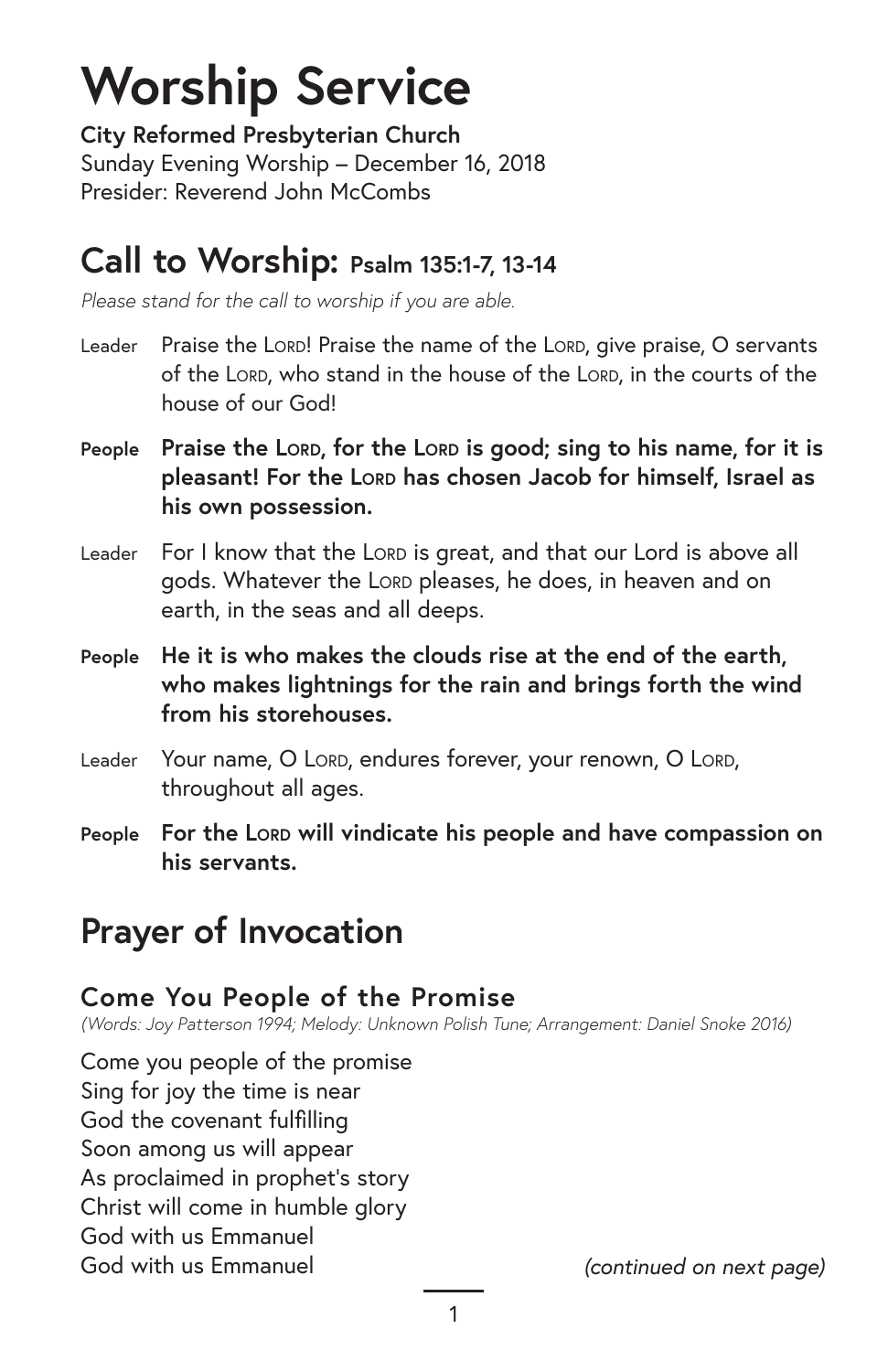Long in darkness we have waited Through the shadows made our way Gloom and sorrow our companions As we longed for signs of day Great our need for hope and healing This the light our God revealing God with us Emmanuel God with us Emmanuel

God's own Son shall dwell among us Shadows vanish in that Light Earth shall know His peace and justice Christ who comes shall rule in might Let our joy dispel all sadness He who comes turns tears to gladness God with us Emmanuel God with us Emmanuel

# **Scripture Reading: Acts 20:35**

**God With Us**  *(Words & Music: Leslie Jordan 2012)*

You have come to bring peace To be love, to be nearer to us You have come to bring life To be light, to shine brighter in us. Oh Emmanuel, "God with us".

> *Our Deliverer, You are Savior In Your presence we find our strength Over everything, our redemption God with us, You are God with us.*

You have come to be hope To this world for Your honor and name. You have come to take sin To bear shame and to conquer the grave. Oh Emmanuel, "God with us".

You are here and You are holy We are standing In Your glory (Lord)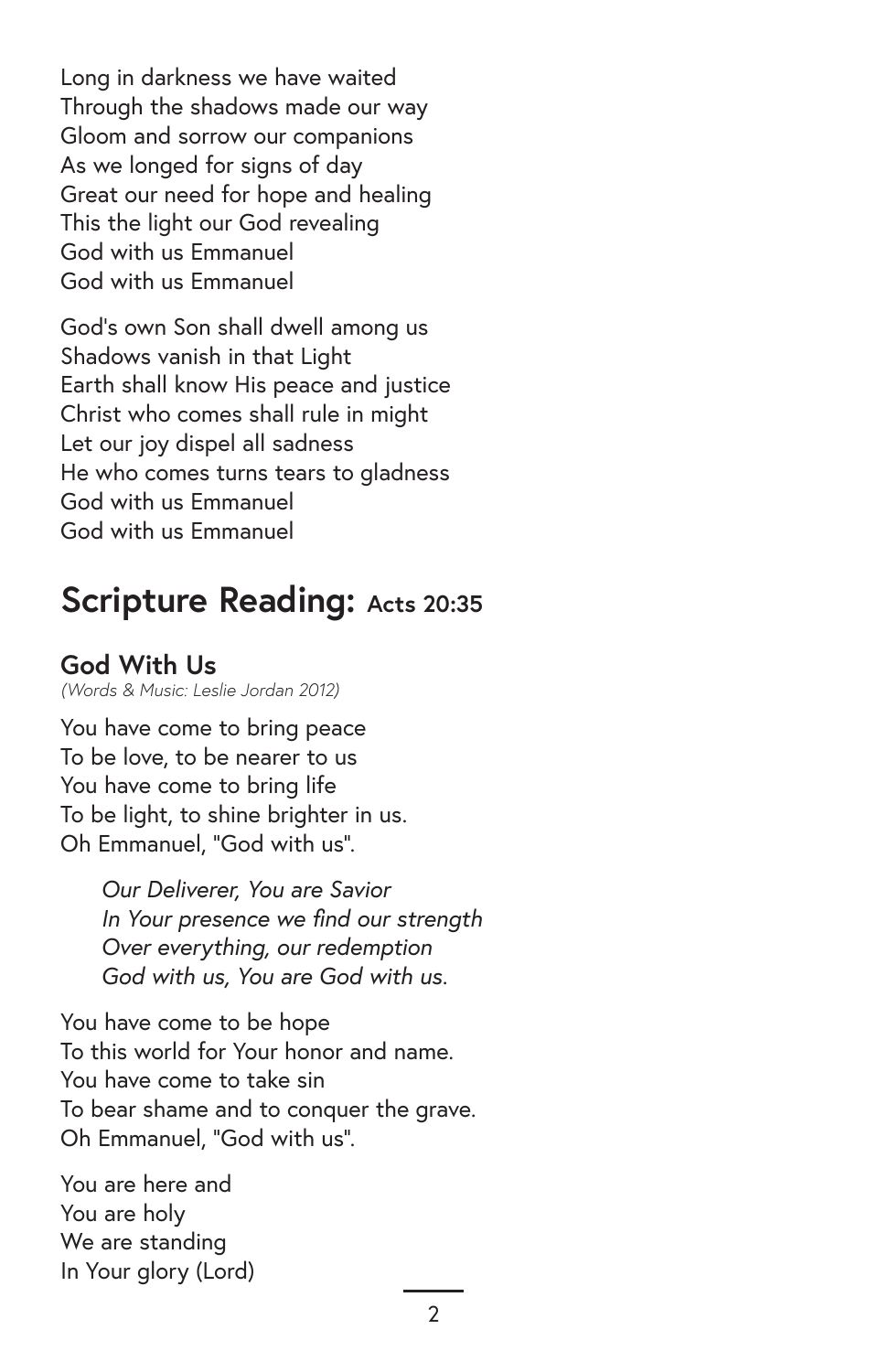## **Call to Confession: James 4:1-4**

What causes quarrels and what causes fights among you? Is it not this, that your passions are at war within you? You desire and do not have, so you murder. You covet and cannot obtain, so you fight and quarrel. You do not have, because you do not ask. You ask and do not receive, because you ask wrongly, to spend it on your passions. You adulterous people! Do you not know that friendship with the world is enmity with God? Therefore whoever wishes to be a friend of the world makes himself an enemy of God.

# **Prayer of Confession**

**Gracious and merciful Father, we confess to you that our minds are often distracted, distant from your word, and focused only on ourselves. We confess to you that we have failed to build up our brother and sister, and in our selfishness, have forgotten your beloved. We have desired selfish gain above loving your people and even our prayers have been tainted by sin. By grace upon grace, you offer the way of forgiveness. We plead this grace because of the finished work of Christ. We pray that you will conform our hearts to your holy Word and that we will be made ever more into the image of Christ, dying to sin and living unto righteousness.**

## **Silent Confession**

#### **Assurance of Pardon: James 4:5-10**

Or do you suppose it is to no purpose that the Scripture says, "He yearns jealously over the spirit that he has made to dwell in us"? But he gives more grace. Therefore it says, "God opposes the proud but gives grace to the humble." Submit yourselves therefore to God. Resist the devil, and he will flee from you. Draw near to God, and he will draw near to you. Cleanse your hands, you sinners, and purify your hearts, you double-minded. Be wretched and mourn and weep. Let your laughter be turned to mourning and your joy to gloom. Humble yourselves before the Lord, and he will exalt you.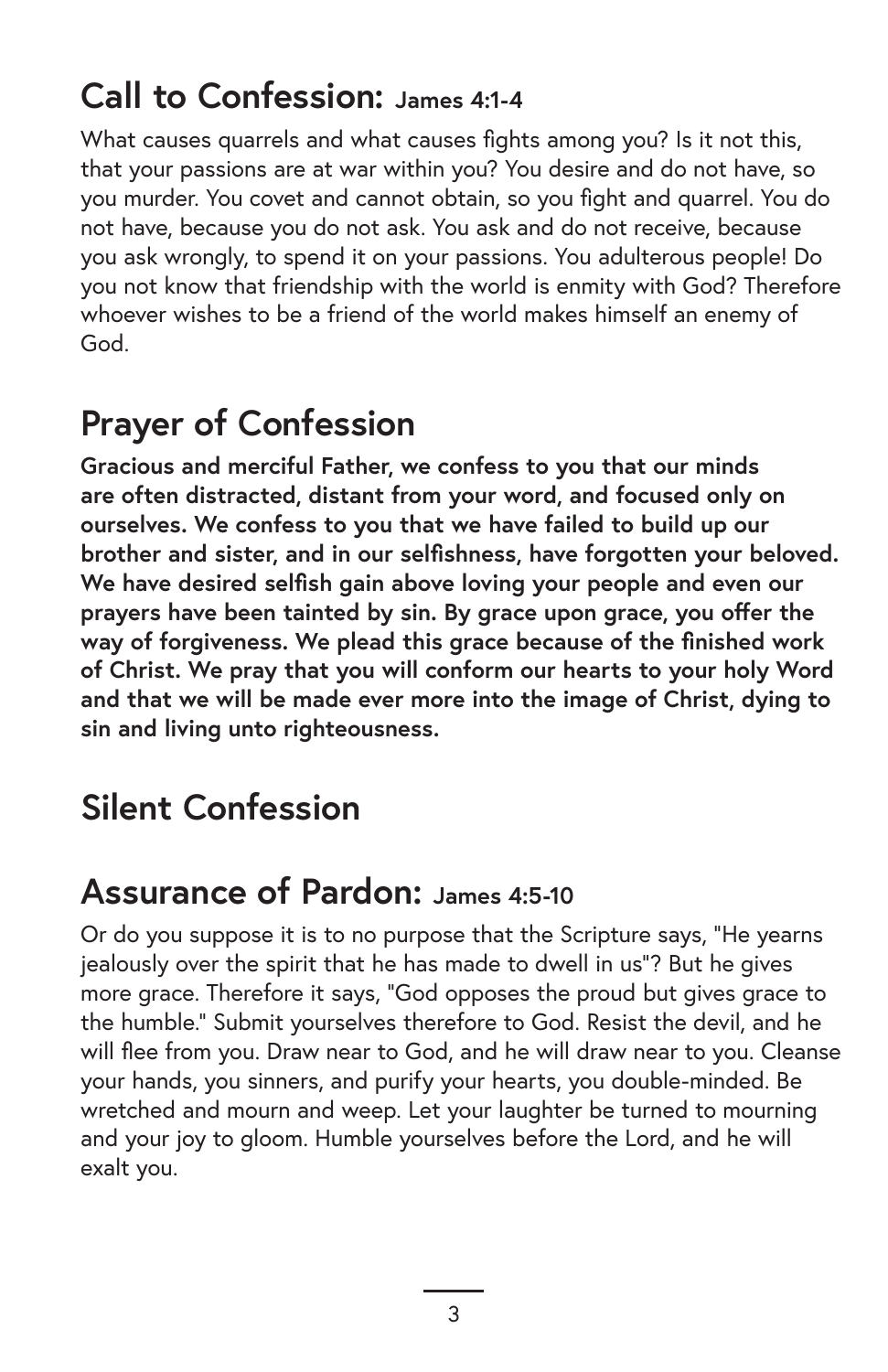# **Song of Renewal**

#### **Hark The Herald Angels Sing**

*(Words: Charles Wesley 1739; Music: Felix Mendelssohn 1840)*

Hark the herald angels sing Glory to the newborn King Peace on earth and mercy mild God and sinners reconciled Joyful all ye nations rise Join the triumph of the skies With angelic hosts proclaim Christ is born in Bethlehem

> *Hark the herald angels sing Glory to the newborn King*

Come, Desire of nations, come, Fix in us thy humble home; Now display thy saving power, Ruined nature now restore; Let us Thee, though lost, regain, Thee, the life, of mortal Man: O! to all thyself impart, Give to each believing heart.

Christ by highest heav'n adored Christ the everlasting Lord Late in time behold Him come Offspring of a virgin's womb Veiled in flesh the Godhead see Hail th'incarnate Deity Pleased as man with men to dwell Jesus our Emmanuel

Hail the heav'n born Prince of Peace Hail the Sun of righteousness Light and life to all He brings Ris'n with healing in His wings Mild He lays His glory by Born that man no more may die Born to raise the sons of earth Born to give them second birth

# **Corporate & Pastoral Prayer**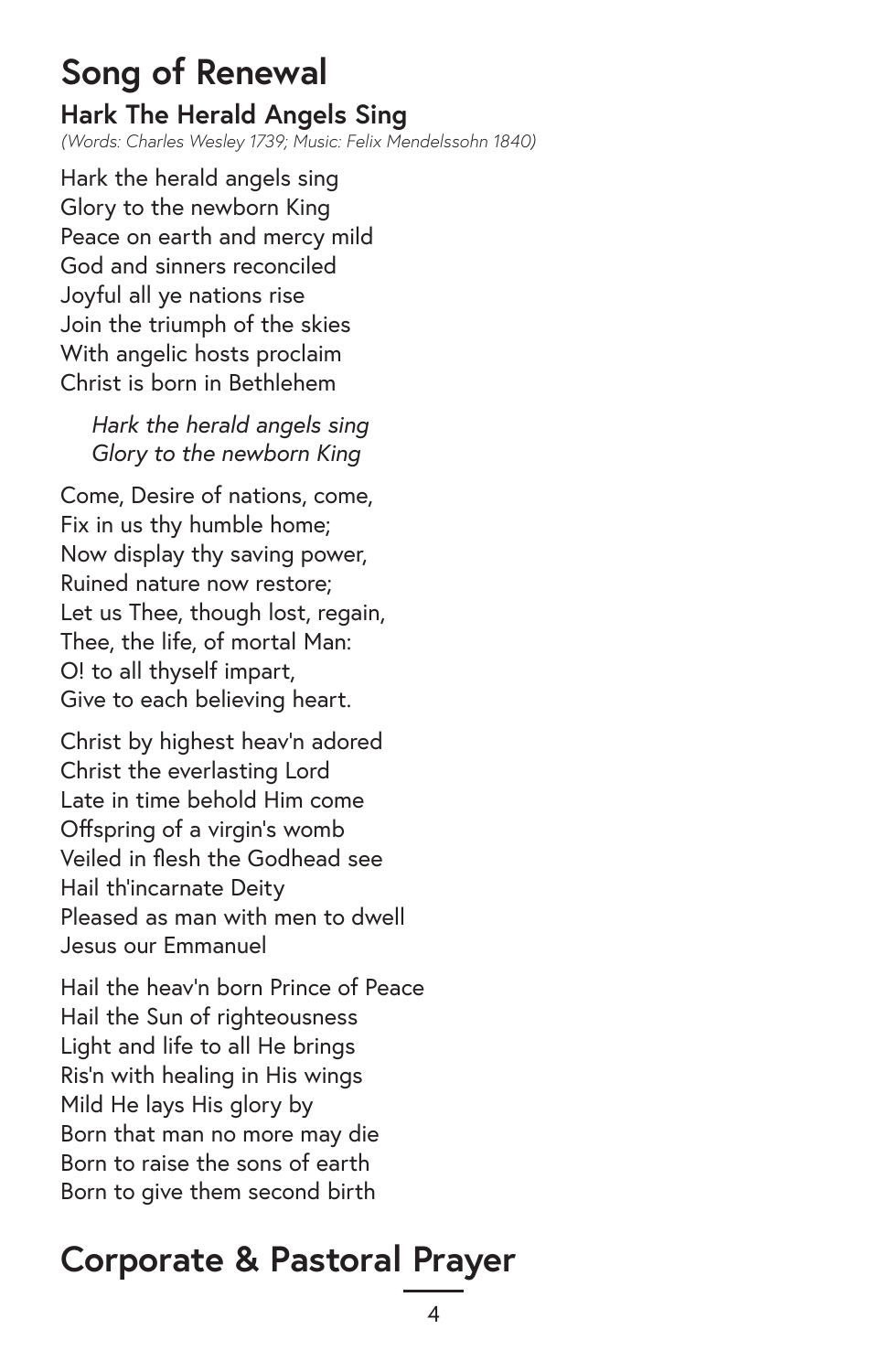#### **Sermon: Genesis 12**

**"Blessed to Bless"** - Reverend Joseph Bianco

Now the LORD said to Abram, "Go from your country and your kindred and your father's house to the land that I will show you. 2 And I will make of you a great nation, and I will bless you and make your name great, so that you will be a blessing. 3 I will bless those who bless you, and him who dishonors you I will curse, and in you all the families of the earth shall be blessed."

<sup>4</sup>So Abram went, as the Lorp had told him, and Lot went with him. Abram was seventy-five years old when he departed from Haran. 5 And Abram took Sarai his wife, and Lot his brother's son, and all their possessions that they had gathered, and the people that they had acquired in Haran, and they set out to go to the land of Canaan. When they came to the land of Canaan, 6 Abram passed through the land to the place at Shechem, to the oak of Moreh. At that time the Canaanites were in the land. *T*hen the LORD appeared to Abram and said, "To your offspring I will give this land." So he built there an altar to the LORD, who had appeared to him. 8 From there he moved to the hill country on the east of Bethel and pitched his tent, with Bethel on the west and Ai on the east. And there he built an altar to the LORD and called upon the name of the LORD. <sup>9</sup>And Abram journeyed on, still going toward the Negeb.

10 Now there was a famine in the land. So Abram went down to Egypt to sojourn there, for the famine was severe in the land. 11When he was about to enter Egypt, he said to Sarai his wife, "I know that you are a woman beautiful in appearance, <sup>12</sup>and when the Egyptians see you, they will say, 'This is his wife.' Then they will kill me, but they will let you live. <sup>13</sup>Say you are my sister, that it may go well with me because of you, and that my life may be spared for your sake." <sup>14</sup>When Abram entered Egypt, the Egyptians saw that the woman was very beautiful. 15And when the princes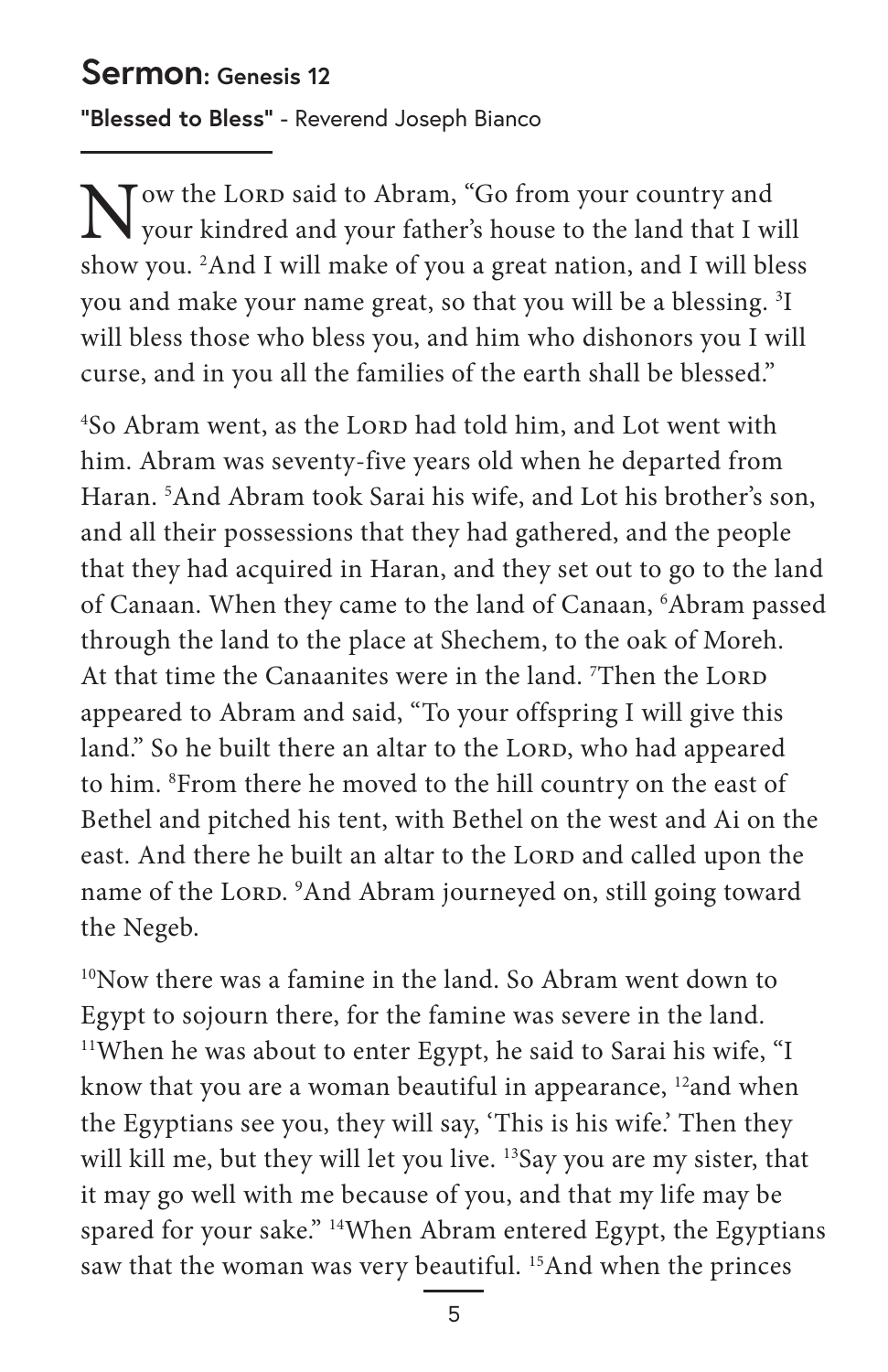of Pharaoh saw her, they praised her to Pharaoh. And the woman was taken into Pharaoh's house. 16And for her sake he dealt well with Abram; and he had sheep, oxen, male donkeys, male servants, female servants, female donkeys, and camels.

<sup>17</sup>But the LORD afflicted Pharaoh and his house with great plagues because of Sarai, Abram's wife. 18So Pharaoh called Abram and said, "What is this you have done to me? Why did you not tell me that she was your wife? 19Why did you say, 'She is my sister,' so that I took her for my wife? Now then, here is your wife; take her, and go." 20And Pharaoh gave men orders concerning him, and they sent him away with his wife and all that he had.

Leader This is the Word of the Lord.

**People Thanks be to God.**

### **Communion**

*City Reformed Church invites all baptized Christians who are willing to forsake their sins and trust Christ alone for salvation, and who are members of congregations which proclaim the gospel, to receive Holy Communion with us. Parents with non-communing children are encouraged to bring their children forward during communion. The elders will lay a hand on their head and briefly pray for them as they serve you. Communion will be served by elders to several people at a time at the front of the church. When you are ready, please proceed up using the left aisle. At the ushers'* 

*guidance, you may move forward to receive the elements as a group. Please return to your seat using the right aisle.* 

*Communion is served with wine and with grape juice. The wine is placed in the two outer circles of the communion tray, and the grape juice is placed in the inner circle. The bread is gluten-free.*

## **Songs of Communion**

#### **O Sing a Song of Bethlehem**

*(Words: Louis F. Benson 1889; Melody: English Traditional)*

O sing a song of Bethlehem, Of shepherds watching there, And of the news that came to them From angels in the air.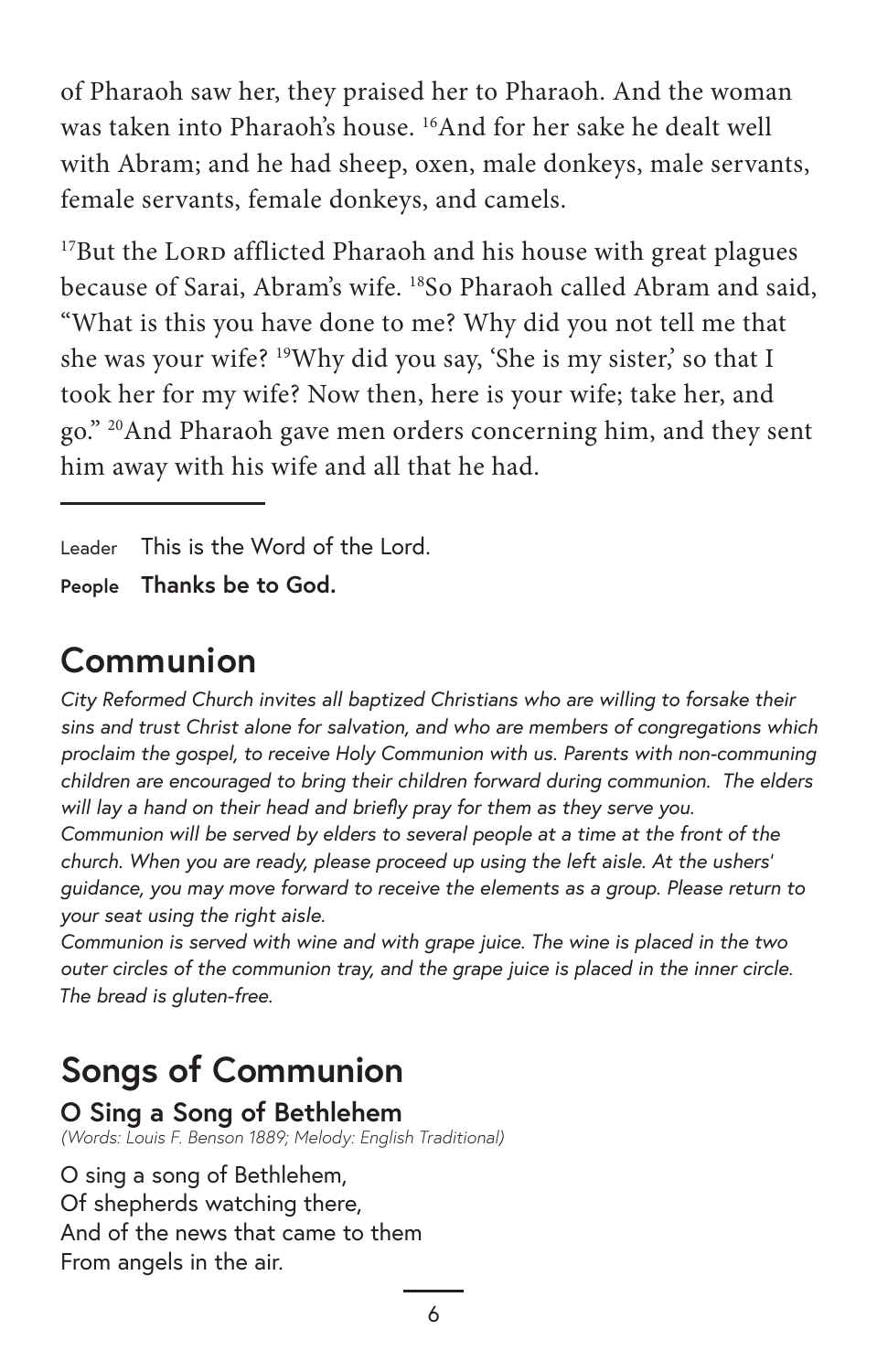The light that shone on Bethlehem Fills all the world today. Of Jesus' birth and peace on earth The angels sing alway.

O sing a song of Nazareth, Of sunny days of joy; O sing of fragrant flowers' breath, And of the sinless boy. For now the flowers of Nazareth In every heart may grow. Now spreads the fame of his dear name On all the winds that blow.

O sing a song of Galilee, Of lake and woods and hill, Of him who walked upon the sea And bade its waves be still. For though, like waves on Galilee, Dark seas of trouble roll, When faith has heard the Master's word, Falls peace upon the soul.

O sing a song of Calvary, Its glory and dismay, Of him who hung upon the tree, And took our sins away. For he who died on Calvary Is risen from the grave, And Christ, our Lord, by heaven adored, Is mighty now to save.

#### **Joy To The World**

*(Words: Isaac Watts 1719; Music Lowell Mason's 1800's adaption of George Handel's "Messiah" 1742)*

Joy to the world! the Lord is come! Let earth receive her King; Let ev'ry heart prepare him room, And heav'n and nature sing, And heav'n and nature sing, And heav'n, and heav'n and nature sing.

*(continued on next page)*